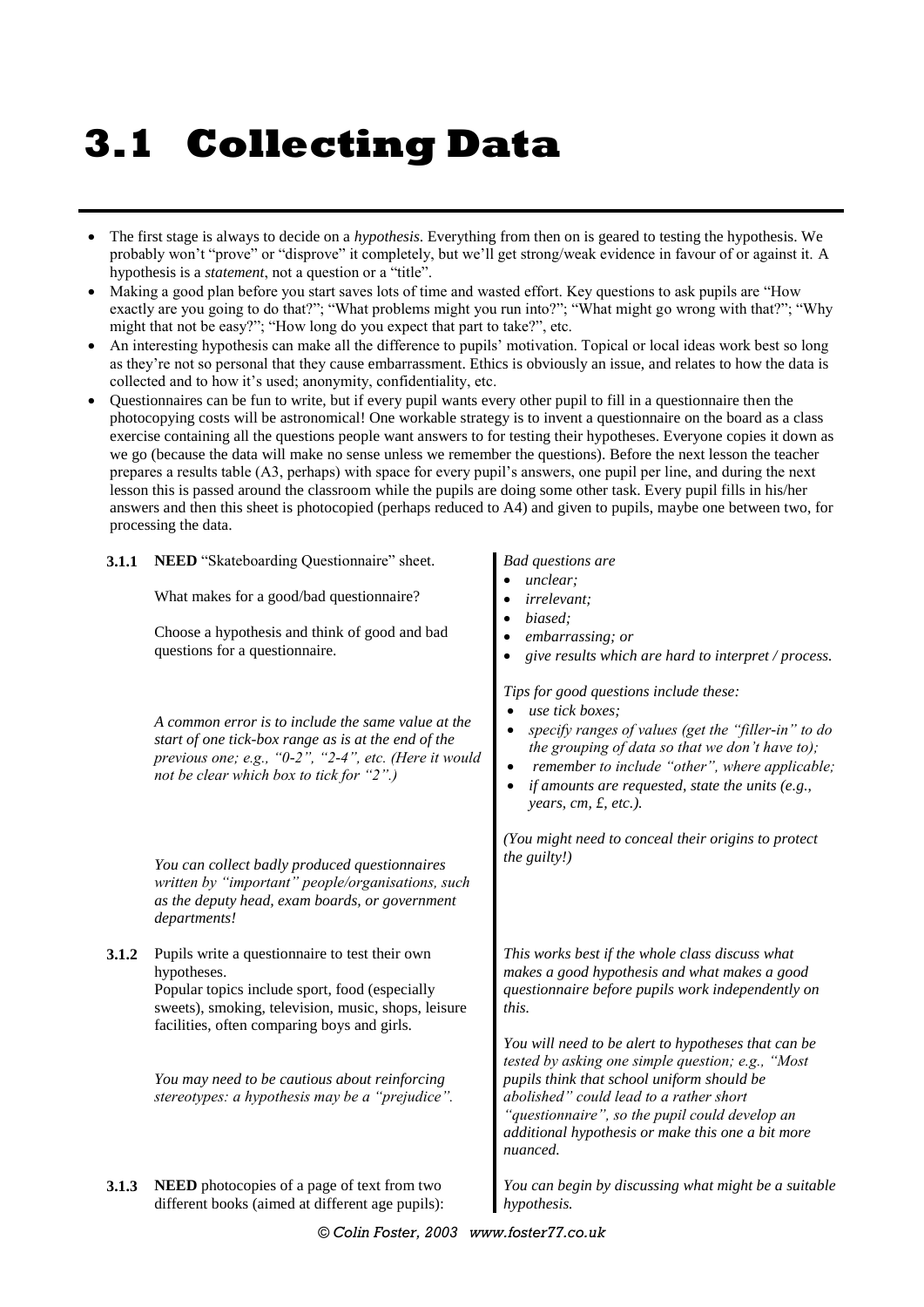|       | novels may be best.<br>This book is aimed at year 6 (say) and this one at<br>year 8 (say). How would you expect them to be<br>different?<br>Which of these ideas could we test using statistics?<br>Can you suggest a suitable hypothesis?<br>e.g., "Books aimed at older pupils will have, on<br>average, longer words."<br>Exactly what would we have to do to test this<br>hypothesis?<br>100 words from each text may be a sensible sample | The book aimed at older people might be expected to<br>have a more complex storyline, more mature themes,<br>longer words, harder words, smaller print, more<br>pages, be more expensive, etc.<br>Write the ideas on the board. It may be best to agree<br>on one hypothesis to pursue, or different pupils or<br>groups of pupils could work on different hypotheses.<br>Pupils need to work out a clear step-by-step plan<br>before they start, dealing with questions such as<br>"how many words will you include in your<br>sample?", "how will you choose them?", "what will<br>you do about hyphenated words?", etc. |
|-------|------------------------------------------------------------------------------------------------------------------------------------------------------------------------------------------------------------------------------------------------------------------------------------------------------------------------------------------------------------------------------------------------------------------------------------------------|----------------------------------------------------------------------------------------------------------------------------------------------------------------------------------------------------------------------------------------------------------------------------------------------------------------------------------------------------------------------------------------------------------------------------------------------------------------------------------------------------------------------------------------------------------------------------------------------------------------------------|
|       | size.                                                                                                                                                                                                                                                                                                                                                                                                                                          |                                                                                                                                                                                                                                                                                                                                                                                                                                                                                                                                                                                                                            |
| 3.1.4 | Methods of Travel to School.<br>This well-worn idea can still be of interest provided<br>that there is a hypothesis and some clear purpose to<br>the survey.<br>e.g., "Is it true that people nowadays are walking less<br>and driving more?";                                                                                                                                                                                                 | Why is walking less popular than it once was? safety<br>concerns, too busy, live further from school than<br>people used to, etc.                                                                                                                                                                                                                                                                                                                                                                                                                                                                                          |
|       | "A politician claims that nationally most children<br>still travel the main part of their journey to school on<br>foot. Is that true for this class?"                                                                                                                                                                                                                                                                                          | What are the advantages of walking?<br>healthy (but is it if the air is full of vehicle fumes?),<br>sociable, no traffic/parking problems, cheap,<br>independent, etc.                                                                                                                                                                                                                                                                                                                                                                                                                                                     |
|       | What should we do about people who use a variety<br>of means to get to school or come different ways on<br>different days?                                                                                                                                                                                                                                                                                                                     | There are several possible approaches; e.g., "What<br>was the main method you used to get to school this<br>morning?" (Remember to include "other" in case<br>someone rode in by horse or landed by helicopter!)                                                                                                                                                                                                                                                                                                                                                                                                           |
|       | A more complicated type of hypothesis would be<br>"Most people in this class took less than 20 minutes<br>to get to school this morning."                                                                                                                                                                                                                                                                                                      | You could group the data (e.g., $1-10$ , $11-20$ ,<br>21-30 min, etc.) and draw a bar chart. It may be<br>better to ask people to tick a range for how long it<br>took rather than simply to offer either " $<$ 20" or<br>" $\geq$ 20", because you could then use the same data<br>to test a similar hypothesis $($ < 10 mins, say).                                                                                                                                                                                                                                                                                      |
| 3.1.5 | <b>NEED</b> stopwatches (you could perhaps borrow some<br>from the Science department).<br>Do something and time how long it takes;<br>e.g.,                                                                                                                                                                                                                                                                                                   | These are relatively quick and easy ways of getting<br>some continuous data to use for testing a hypothesis.                                                                                                                                                                                                                                                                                                                                                                                                                                                                                                               |
|       | saying the alphabet backwards;<br>$\bullet$<br>estimating 1 minute: with eyes closed (so that<br>$\bullet$<br>clocks/other pupils aren't an influence) pupils<br>face a clock with a seconds hand (perhaps held<br>by the teacher). They open their eyes when they<br>think 1 minute is up and write down the time<br>showing on the clock;<br>doing a tangram (or similar) puzzle;<br>٠<br>putting a list of names into alphabetical order.   |                                                                                                                                                                                                                                                                                                                                                                                                                                                                                                                                                                                                                            |
|       |                                                                                                                                                                                                                                                                                                                                                                                                                                                | This list could easily be extended.                                                                                                                                                                                                                                                                                                                                                                                                                                                                                                                                                                                        |
| 3.1.6 | Subtleties of Sampling.<br>Imagine I stand on a motorway bridge and have<br>some way of measuring the speeds of the vehicles on<br>the motorway (say I borrow a radar gun from the<br>police). Imagine I count the number of vehicles that<br>go under the bridge in one direction (assume the<br>motorway isn't too busy) and I keep a record of the                                                                                          | There are lots of factors to consider;<br>e.g., is this a typical road?, did I sample enough<br>vehicles?, was it during "rush hour"?, etc. But also,<br>the sampling method is actually biased, because if<br>you stand in a stationary place you are more likely to<br>be passed by a speeding vehicle than a slower one,<br>because they are travelling faster. You inevitably                                                                                                                                                                                                                                          |

*© Colin Foster, 2003 www.foster77.co.uk*

*over-sample the faster vehicles by the method of sampling. (Imagine that throughout the motorway* 

number of *speeding* vehicles.

Say 20% of the vehicles are breaking the speed limit.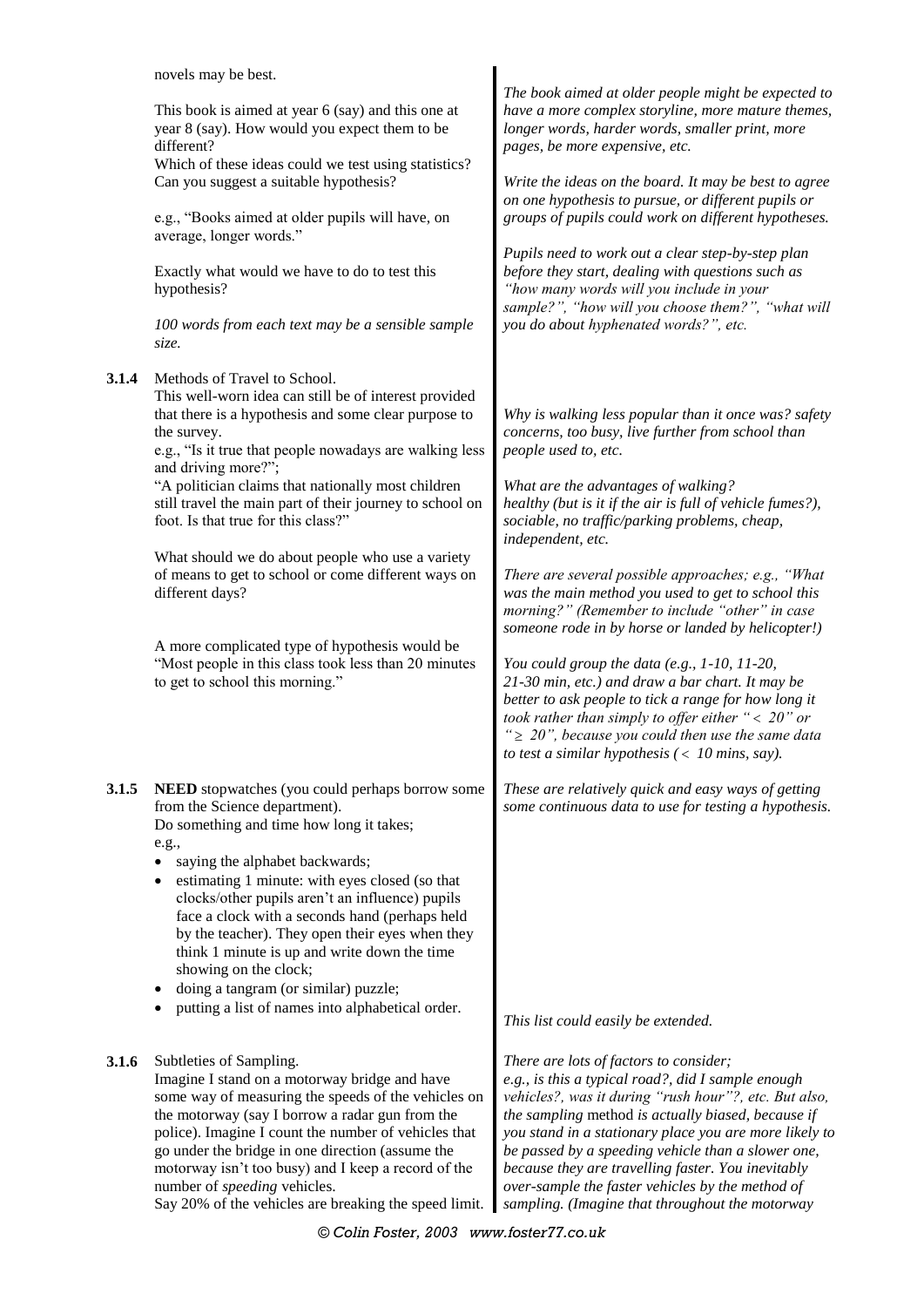|       | Is that a valid test?                                                                                                                                                                                                                                                                                                                                                                                                                                                                                                                                                                                                                         |           | there were lots of cars all going at $5$ mph $-$ it's quite<br>unlikely one will pass under your bridge during the<br>time you're doing your counting.)                                                                                                                                                                                                                                                                                                                                                                                     |
|-------|-----------------------------------------------------------------------------------------------------------------------------------------------------------------------------------------------------------------------------------------------------------------------------------------------------------------------------------------------------------------------------------------------------------------------------------------------------------------------------------------------------------------------------------------------------------------------------------------------------------------------------------------------|-----------|---------------------------------------------------------------------------------------------------------------------------------------------------------------------------------------------------------------------------------------------------------------------------------------------------------------------------------------------------------------------------------------------------------------------------------------------------------------------------------------------------------------------------------------------|
| 3.1.7 | <b>NEED</b> photocopy of A and B lines (see sheet) – or<br>you can use two readily available lengths; e.g.,<br>length of classroom and width of exercise book.<br>Estimate the lengths of the two lines to the nearest<br>mm. Write down in rough - you can't change your<br>mind later!<br>Which length do you think we will estimate more<br>accurately? (That's our hypothesis; e.g., "On average<br>people are better at estimating short lengths than<br>long lengths".)                                                                                                                                                                 |           | Ask pupils beforehand to put away rulers etc., and to<br>close exercise books that contain squared paper.<br>Emphasise that "estimate" just means "best guess"<br>in this context.<br>People usually think that they can estimate the length<br>of the shorter line better because they can more<br>easily imagine dividing it into centimetres if it's only<br>a few cm long.                                                                                                                                                              |
|       | Make a table on the board, beginning                                                                                                                                                                                                                                                                                                                                                                                                                                                                                                                                                                                                          |           | Draw grouped bar charts and/or frequency polygons<br>and compare the distributions.                                                                                                                                                                                                                                                                                                                                                                                                                                                         |
|       | length (to nearest mm)<br>$0 - 9$<br>and going as far as necessary. (Different ranges may<br>be needed, depending on the sizes of the lengths                                                                                                                                                                                                                                                                                                                                                                                                                                                                                                 | frequency | Is there any evidence to support our hypothesis?<br>Can you estimate the true lengths of the lines from<br>our data?                                                                                                                                                                                                                                                                                                                                                                                                                        |
|       | estimated.) Hands up for each group.<br>Check that total frequency is the same as the number<br>of people in the room                                                                                                                                                                                                                                                                                                                                                                                                                                                                                                                         |           | Actual lengths: A is 53 mm; B is 128 mm.<br>People probably find it easiest to estimate "medium-<br>sized" lengths that are within our common<br>experience.                                                                                                                                                                                                                                                                                                                                                                                |
| 3.1.8 | <b>NEED</b> rulers or metre sticks.<br>One route to continuous data is to measure "reaction"<br>times". It's best to find the mean of three attempts,<br>discounting freak results ("I wasn't ready!").<br>One pupil holds the zero end of a ruler between two<br>open fingers of another pupil and without warning<br>drops the ruler. The other pupil catches the ruler as<br>quickly as possible and the measured length is an<br>indication of reaction time.<br>Typical values are around 0.1 to 0.3 seconds.<br>For what jobs might you need fast reaction times?<br>What things would affect someone's reaction time,<br>do you think? |           | Hold the ruler over a bag or coat so that it isn't<br>damaged by hitting the floor.<br>30 cm rulers may not be long enough!<br>Remember that long length indicates long reaction<br>time (slow reactions), but the two are not<br>proportional. If the length dropped is 1 cm, then the<br>reaction time t (in seconds) is $t = \sqrt{\frac{1}{t^2}}$<br>(Multiply by 1000 to convert to milliseconds.)<br>aeroplane pilot, driving instructor, train driver,<br>operator of machinery, zoo-keeper<br>tiredness, alcohol/drugs, stress, age |
| 3.1.9 | <b>NEED</b> tape measures or long rulers.<br>Is there any correlation between hand-span and arm<br>length (wrist to elbow)?                                                                                                                                                                                                                                                                                                                                                                                                                                                                                                                   |           | These statistics are less problematic than height and<br>weight, which are too sensitive for many pupils.                                                                                                                                                                                                                                                                                                                                                                                                                                   |
|       | (Of course, within any school year the range of<br>different ages is likely to be almost 12 months and<br>possibly more.)                                                                                                                                                                                                                                                                                                                                                                                                                                                                                                                     |           | Generally there is reasonably strong correlation<br>within a class of similar-age pupils.                                                                                                                                                                                                                                                                                                                                                                                                                                                   |
|       |                                                                                                                                                                                                                                                                                                                                                                                                                                                                                                                                                                                                                                               |           |                                                                                                                                                                                                                                                                                                                                                                                                                                                                                                                                             |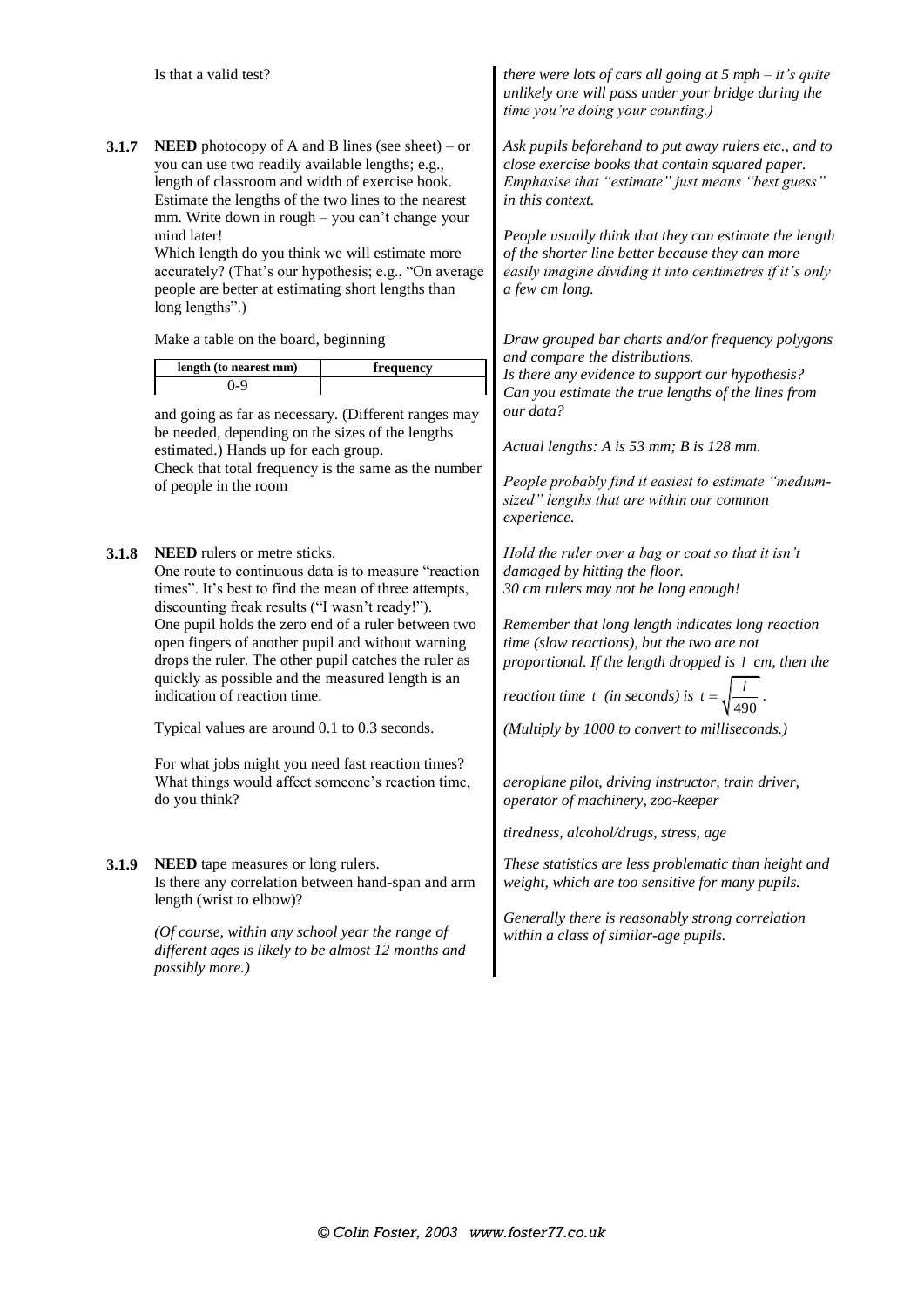### *Skateboarding Questionnaire*

Here are two versions of a questionnaire about skateboarding. The aim is to find out about pupils' attitudes to skateboarding at school.

What is different about the questionnaires? Why do you think these pupils wrote the questionnaires the way they did?

# **Andy's questionnaire**

| 1. | Do you think that keeping healthy is important?                                                    | Yes/No |
|----|----------------------------------------------------------------------------------------------------|--------|
|    | 2. Do you think that skateboarding is a good form of exercise?                                     | Yes/No |
|    | 3. Do you think that the school should encourage pupils to do things that promote<br>their health? | Yes/No |
|    | 4. Do you agree that there should be a skateboarding area at school?                               | Yes/No |

| <b>Billie's questionnaire</b> |                                                                                                                             |        |  |
|-------------------------------|-----------------------------------------------------------------------------------------------------------------------------|--------|--|
|                               | Do you think that keeping healthy is important?                                                                             | Yes/No |  |
|                               | 2. Do you think that skateboarding can be dangerous?                                                                        | Yes/No |  |
|                               | 3. Do you think that the school should discourage pupils from injuring themselves<br>on pointless and dangerous activities? | Yes/No |  |
|                               | 4. Do you agree that skateboarding should be banned at school?                                                              | Yes/No |  |

What makes these questionnaires biased?

Can you write a better version.

Can you make a version that other people agree is unbiased?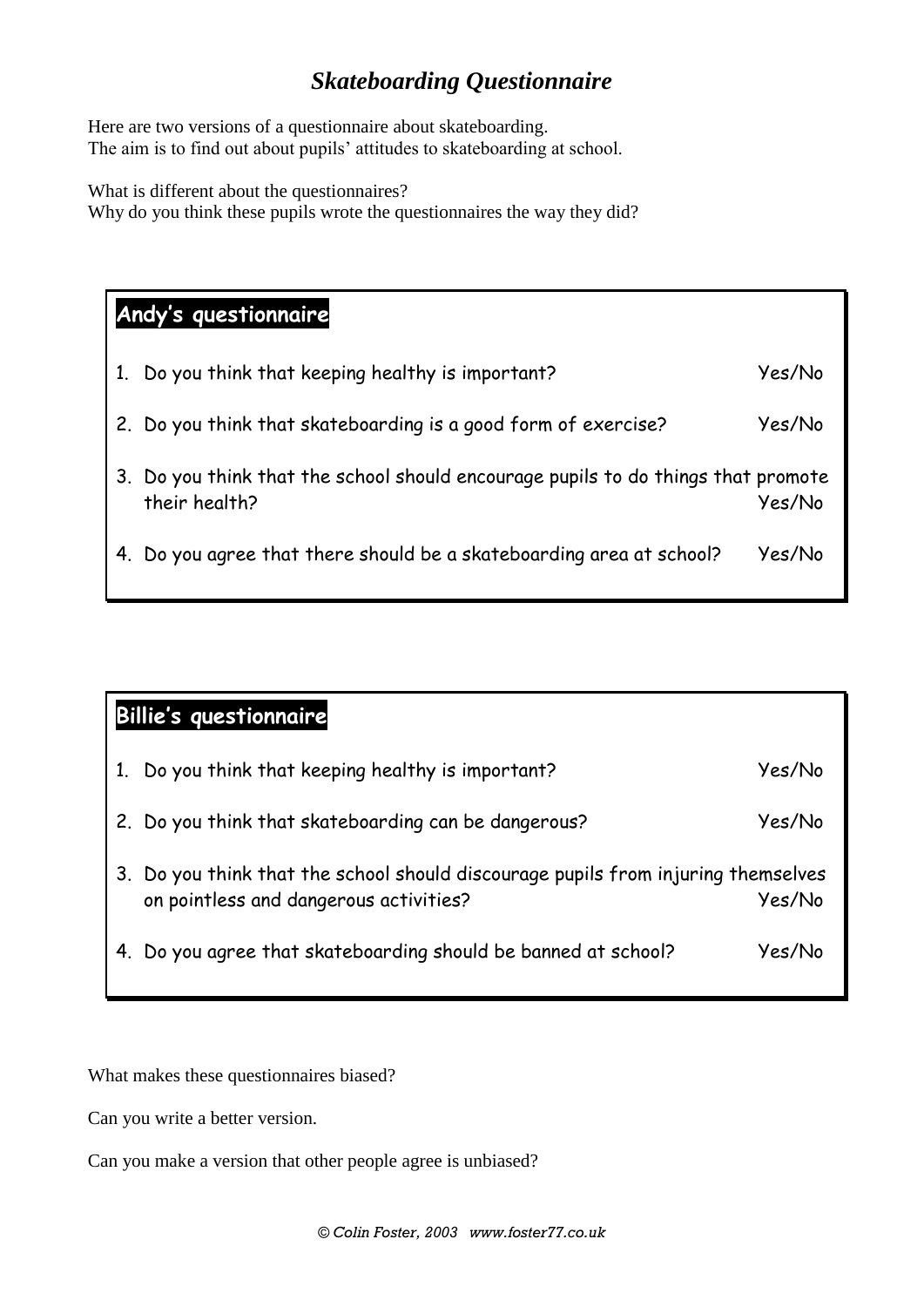